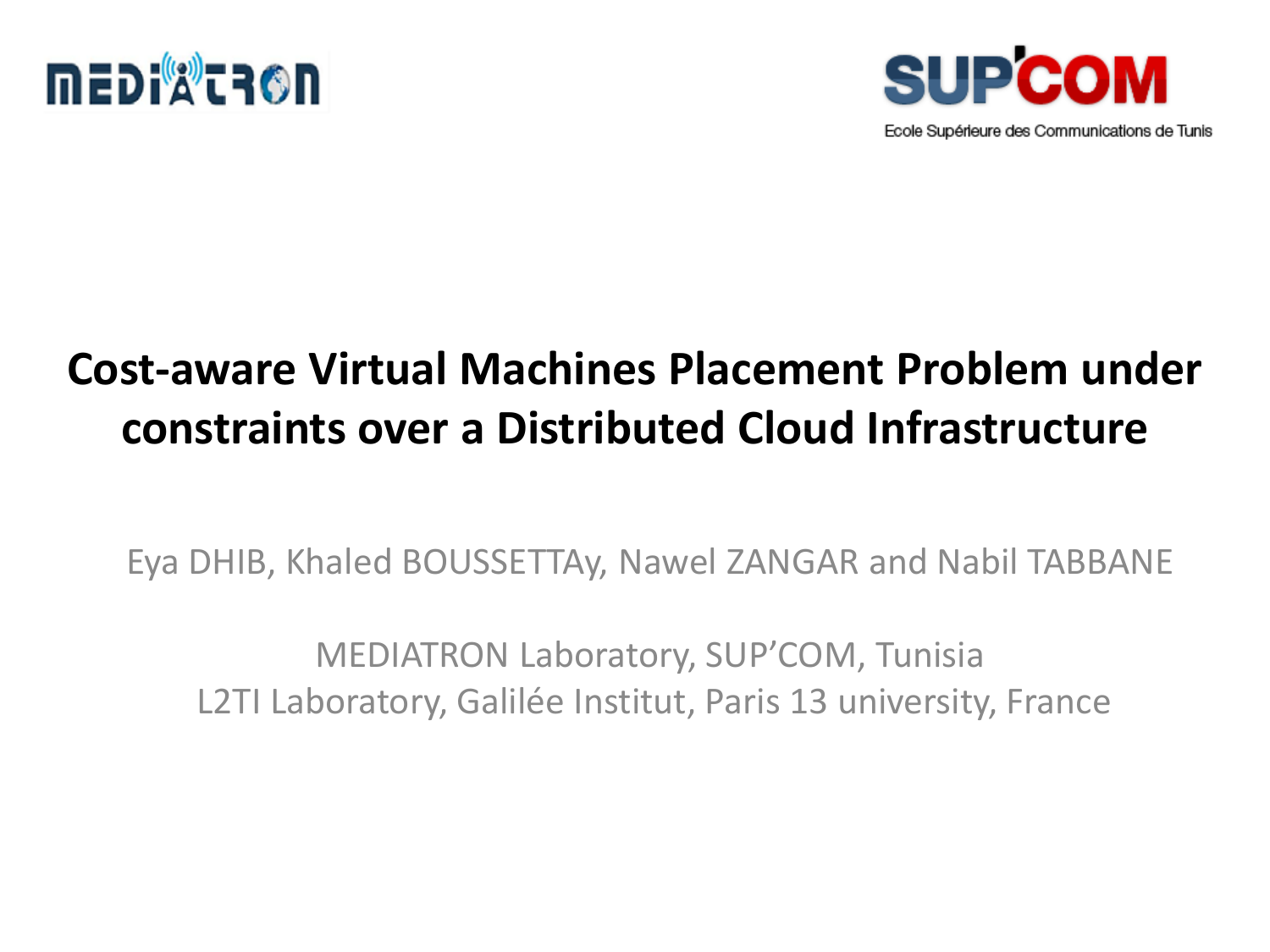# **Summary**

- 1. Massively Multiplayers Online Gaming (MMOG)
- 2. Distributed MMOG architecture
- 3. Cost-aware Virtual Machines Placement Problem
- 4. Experiments results
- 5. Conclusion & perspectives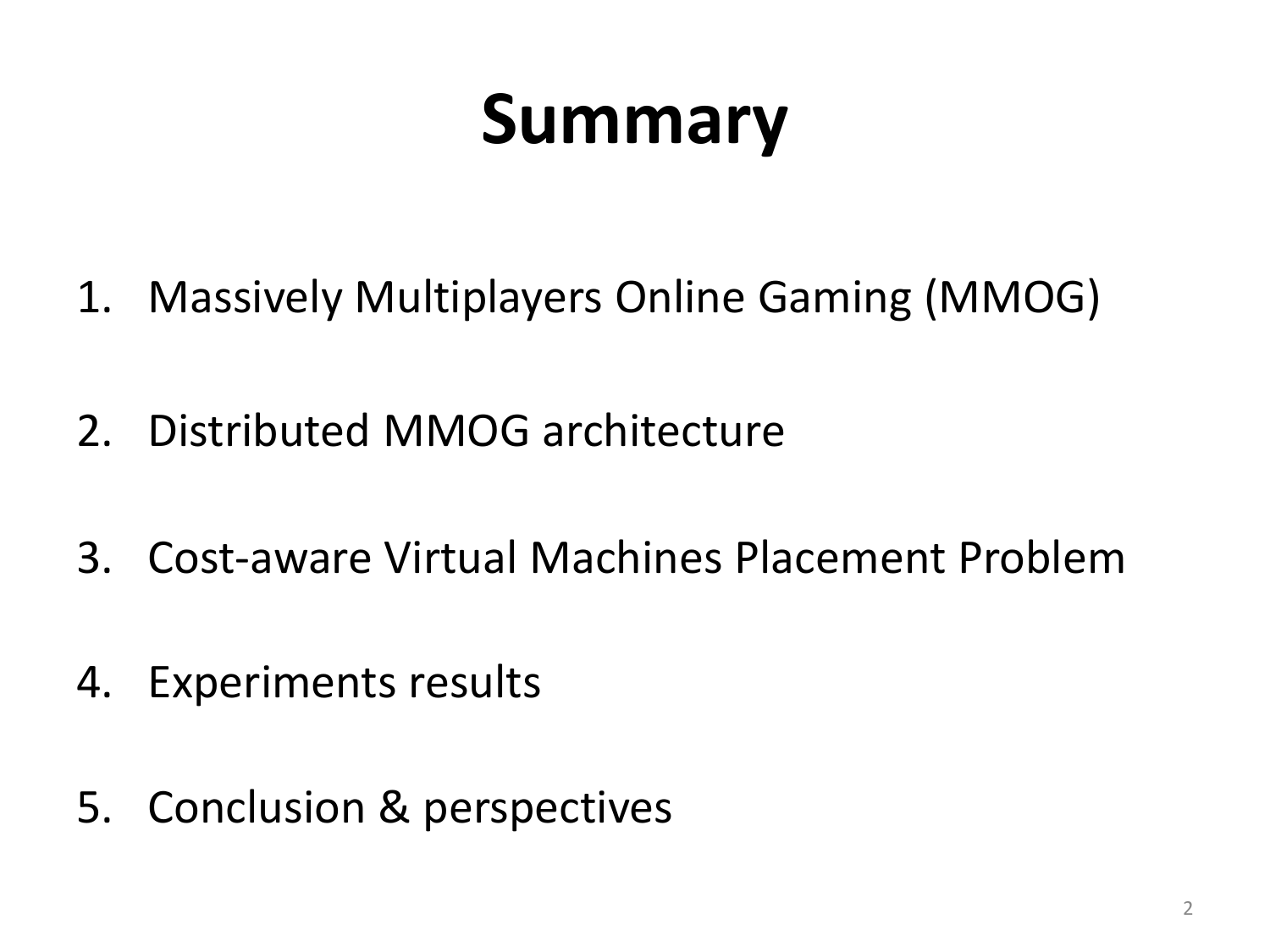### **MMOG**

- Massively Multiplayers Online Games
- Popular large scale game service (20 millions worldwide players in 2010\* )





Delay-sensitive game service:



**How maintain tradeoff between cost and delay for better game experience?**

\* J. Wu, The world of MMORPG: a tale of two regions, 2010, strategyanalytics.com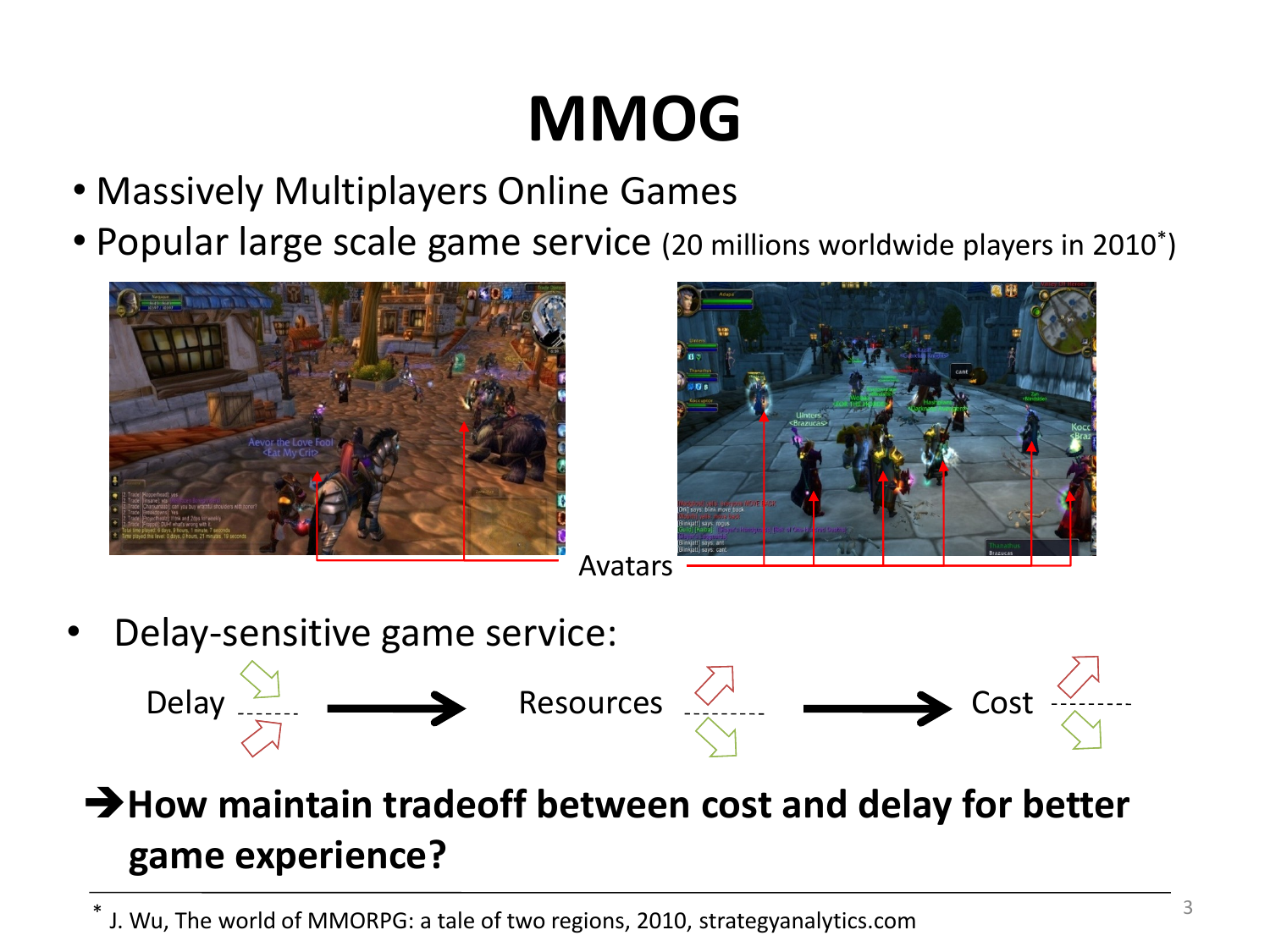### **Distributed MMOG architecture**

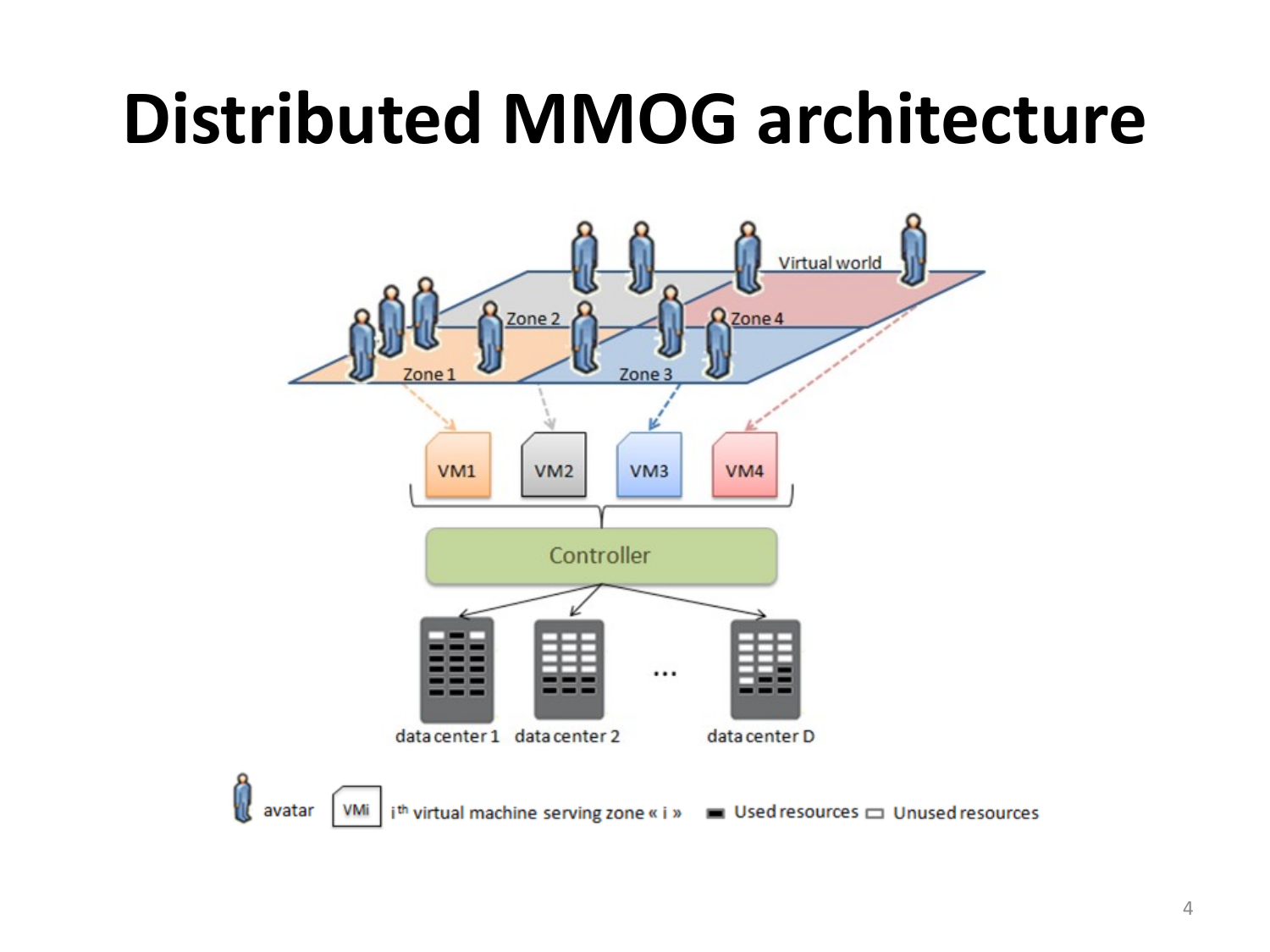## Cost-aware Virtual Machines Placement Problem (1/2)

#### • **Goal:**

– Find optimal VMs placement that minimize resources allocation cost under delay constraint.

### • **Notifications:**

- multiple multidimensional knapsack problem
	- M Datacenters = **M knapsacks**
	- V VMs = **V items** to be placed in the knapsacks

 $v_{m,v} = (w_{m,v}^1, w_{m,v}^2, ..., w_{m,v}^K)$  **required resources** vector  $(w_{m,v}^1 : \text{CPU}, w_{m,v}^2 : \text{memory}, w_{m,v}^3 : \text{ bandwidth}, w_{m,v}^4 : \text{space disk})$ 

\n- \n
$$
b_m = (b_m^1, b_m^2, \ldots, b_m^K)
$$
: capacity resources vector\n
\n- \n $(b_m^1 : \text{CPU}, b_m^2 : \text{memory}, b_m^3 : \text{ bandwidth}, b_m^4 : \text{space disk})$ \n
\n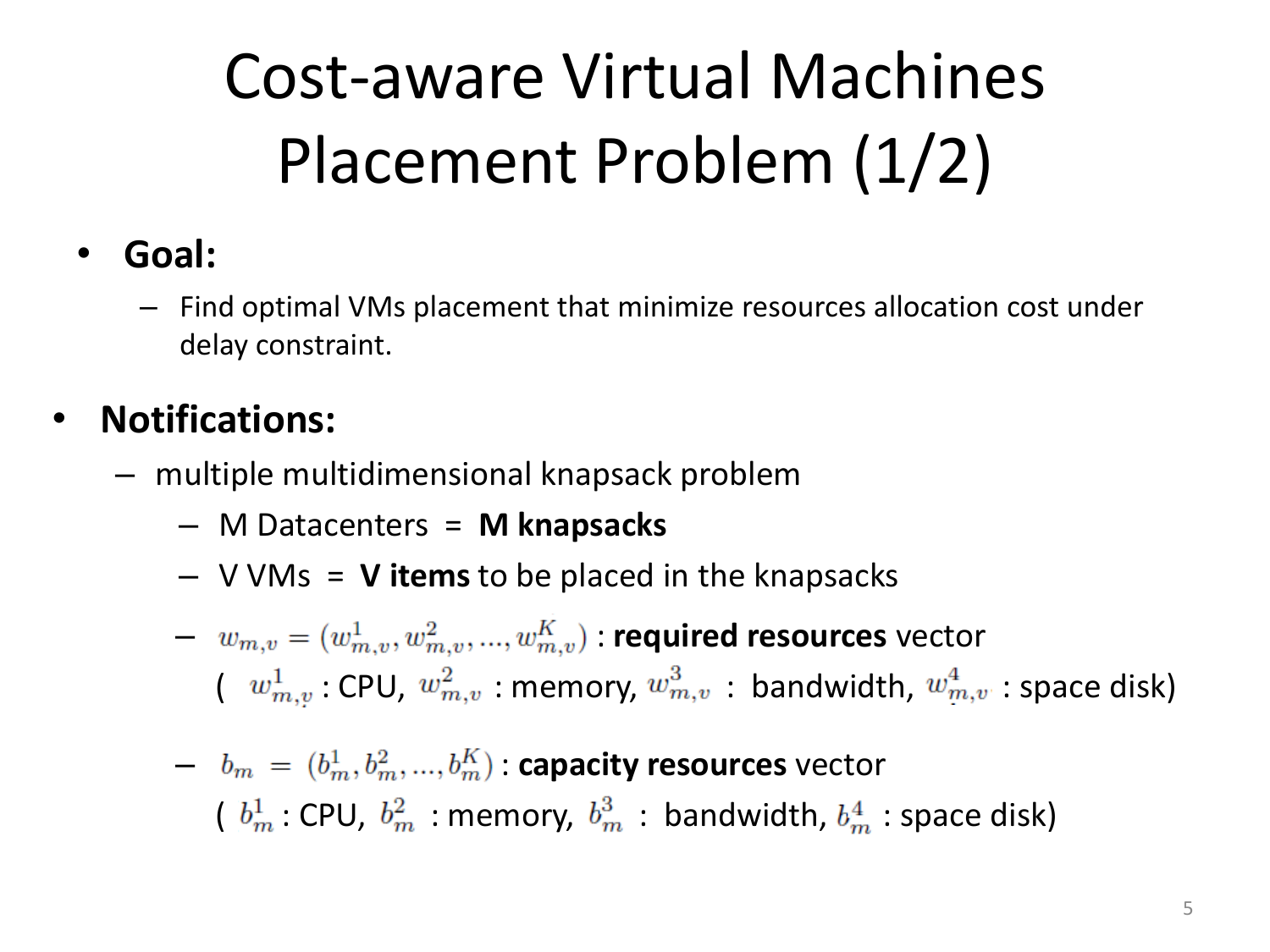## Cost-aware Virtual Machines Placement Problem (2/2)

- **Notifications:**
	- $\bullet$   $c_{m,v}$  : allocation cost of v<sup>th</sup> item if placed in m<sup>th</sup> knapsack
	- $\bullet$   $x_{m,v}$  : decision variable
		- {1}: if v<sup>th</sup> item is placed in m<sup>th</sup> knapsack
		- {0}: otherwise
	- $D_{m,v}$ : response delay of v<sup>th</sup> item if placed in m<sup>th</sup> knapsack
	- $\bullet$   $Dt_{max}$ : threshold delay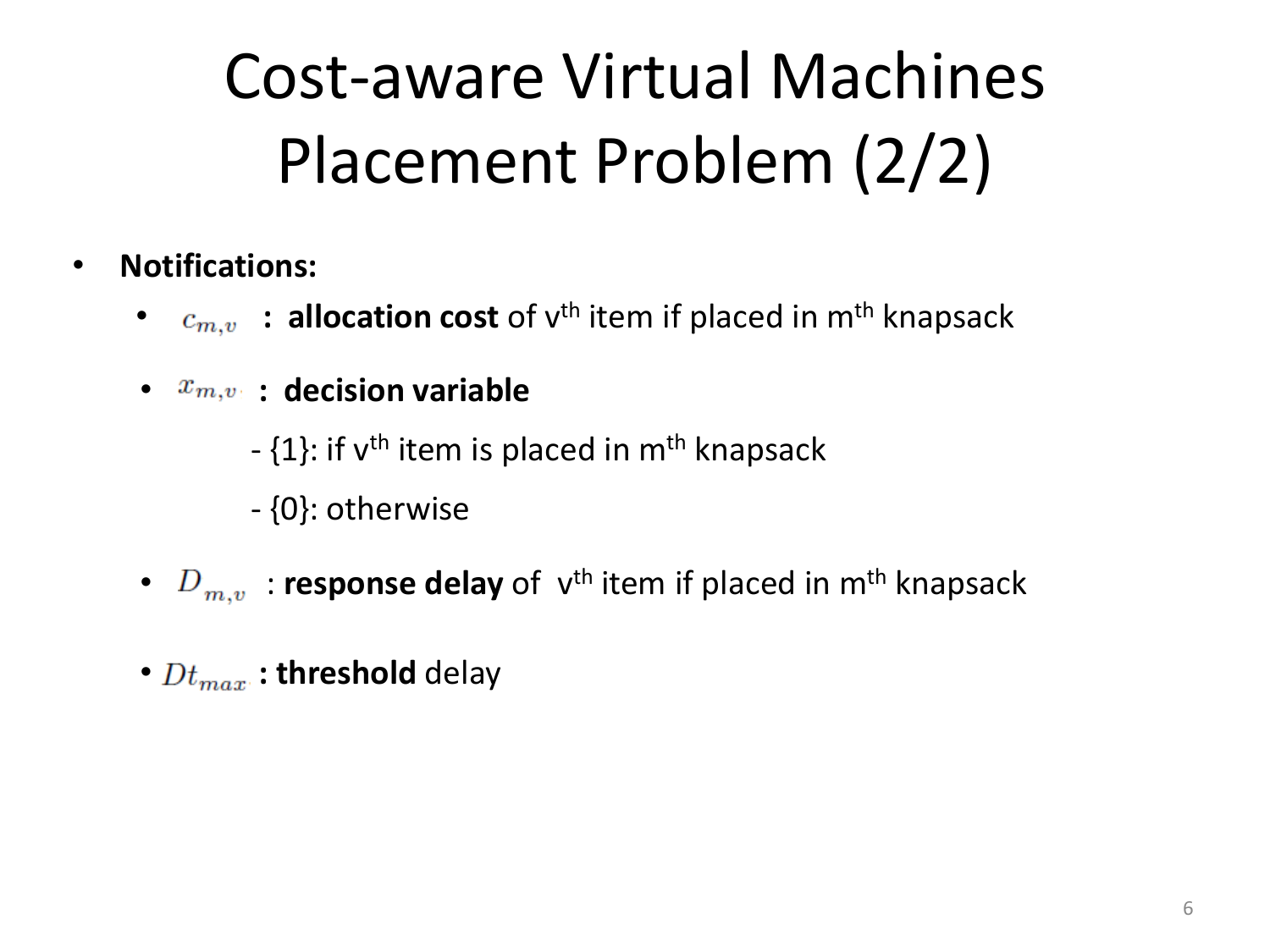### Cost-aware Virtual Machines Placement Problem

$$
minimize \left( \sum_{m=1}^{M} \sum_{v=1}^{V} c_{m,v} x_{m,v} \right) \tag{1}
$$

$$
D_{m,v} x_{m,v} \le D t_{max}, \forall m, \forall v \tag{2}
$$

$$
\sum_{v=1}^{V} w_{m,v}^{k} x_{m,v} \le b_m^{k}, m = 1...M, k = 1...4
$$
 (3)

$$
\sum_{m=1}^{M} x_{m,v} = 1
$$
\n(4)

$$
x_{m,v} \in \{0,1\} \tag{5}
$$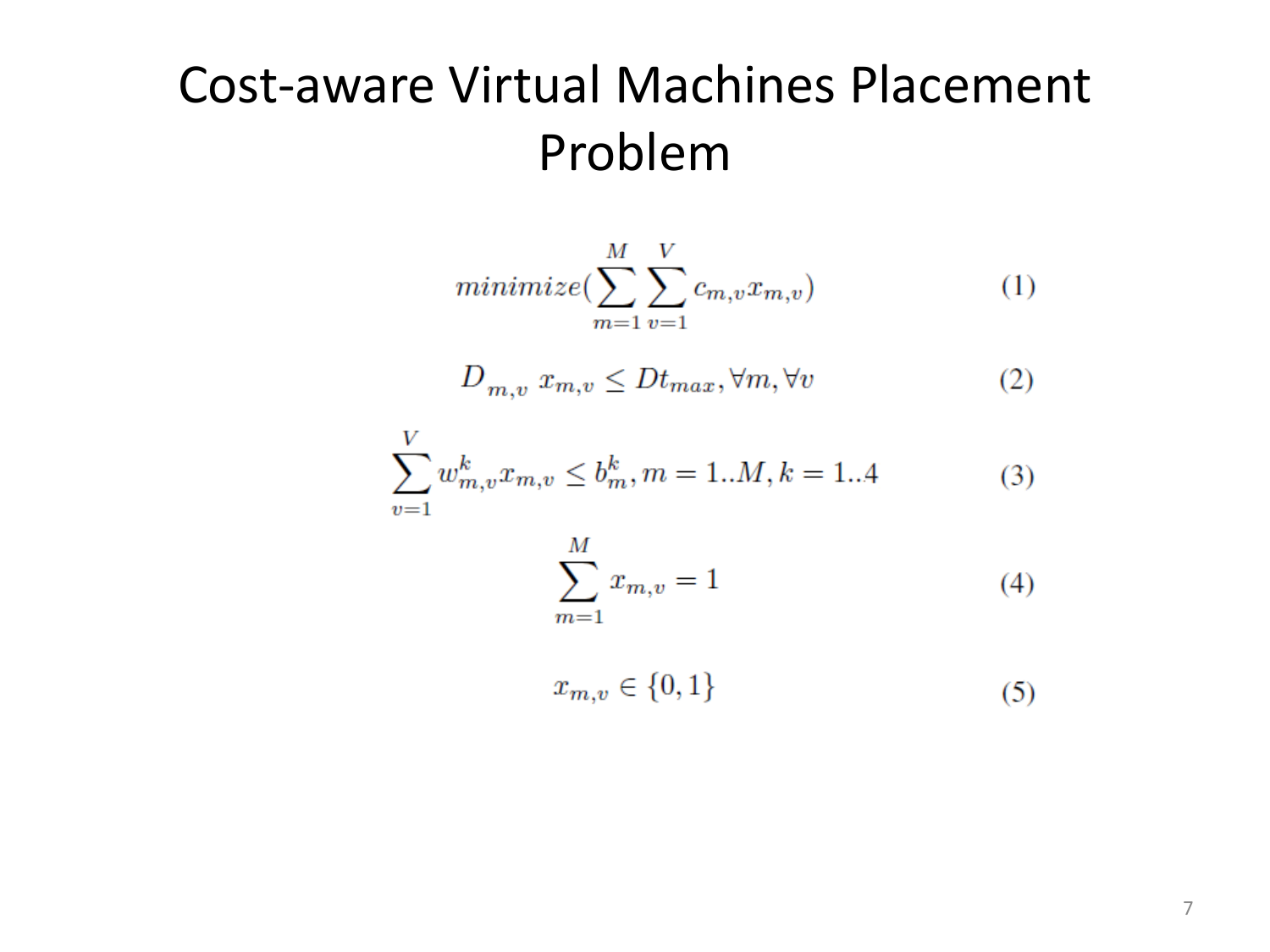Cost-aware VMs placement algorithm -aware VMs placement algorithm N, Z, Vmi,  $πZ = NULL$ 

 $\rightarrow$  Sort all Vmi depending on performances and allocation cost in ascending order

 $\rightarrow$  decide necessary amount of resources to allocate V ^Mi based on controller

 $VM_i \geq V \hat{M}_i$ 



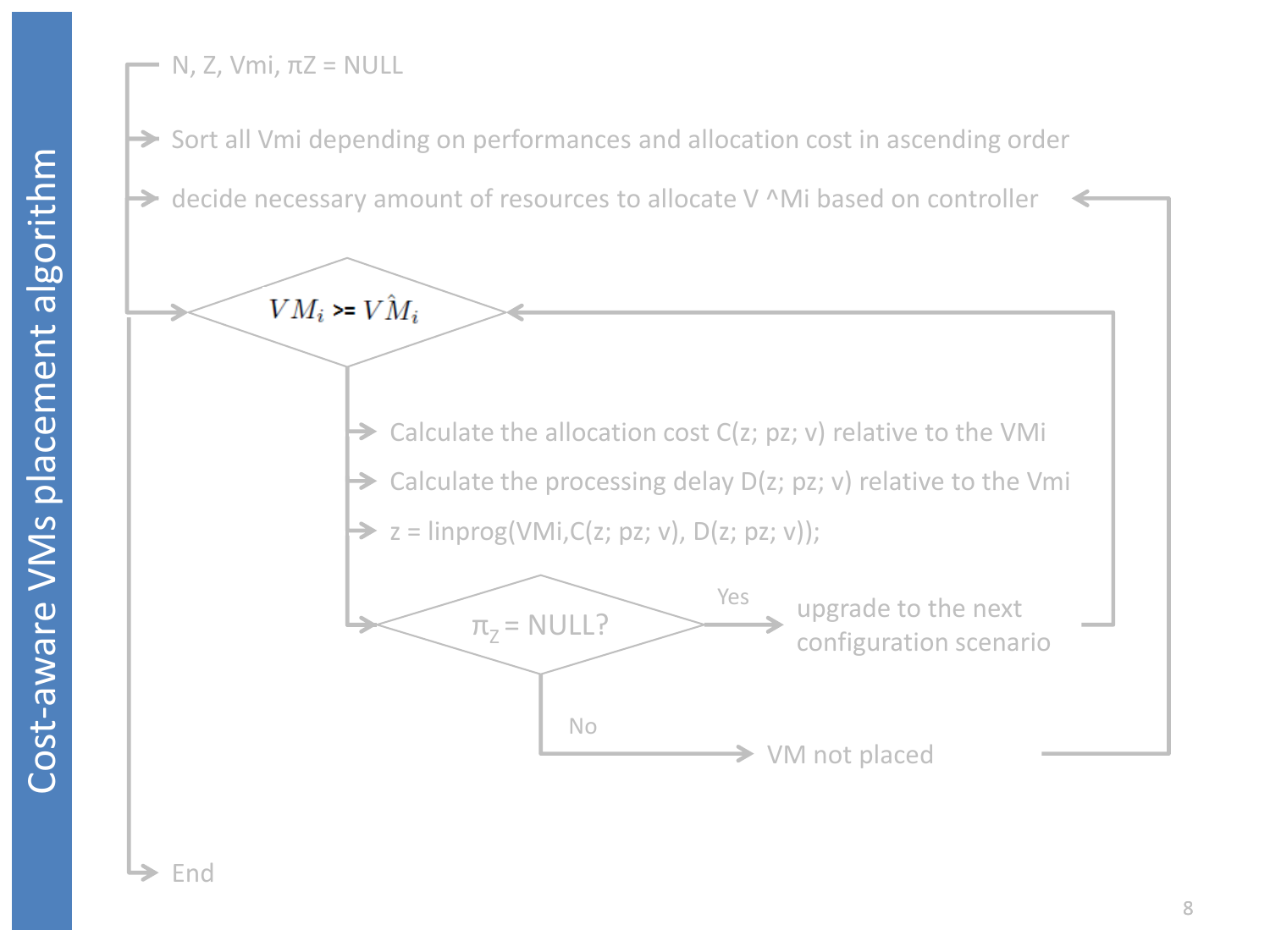### Experiments scenario

### **Architecture**

AMAZON EC2 : M = 33 datacenters distributed all over the world

10 Physical servers

- $\rightarrow$  2048 Mb memory
- $\rightarrow$  10<sup>5</sup> Mb storage space
- $\rightarrow$  10<sup>4</sup> Mb bandwidth
- $\rightarrow$  4 processors; 100 MIPS
- $\rightarrow$  Several VMs
- $\rightarrow$  VMs characteristics offered by AMAZON EC2 platform
- $\longrightarrow V$  : "World of Warcraft" (WoW) Cloud game
- $\longrightarrow$  Delay threshold = 500 ms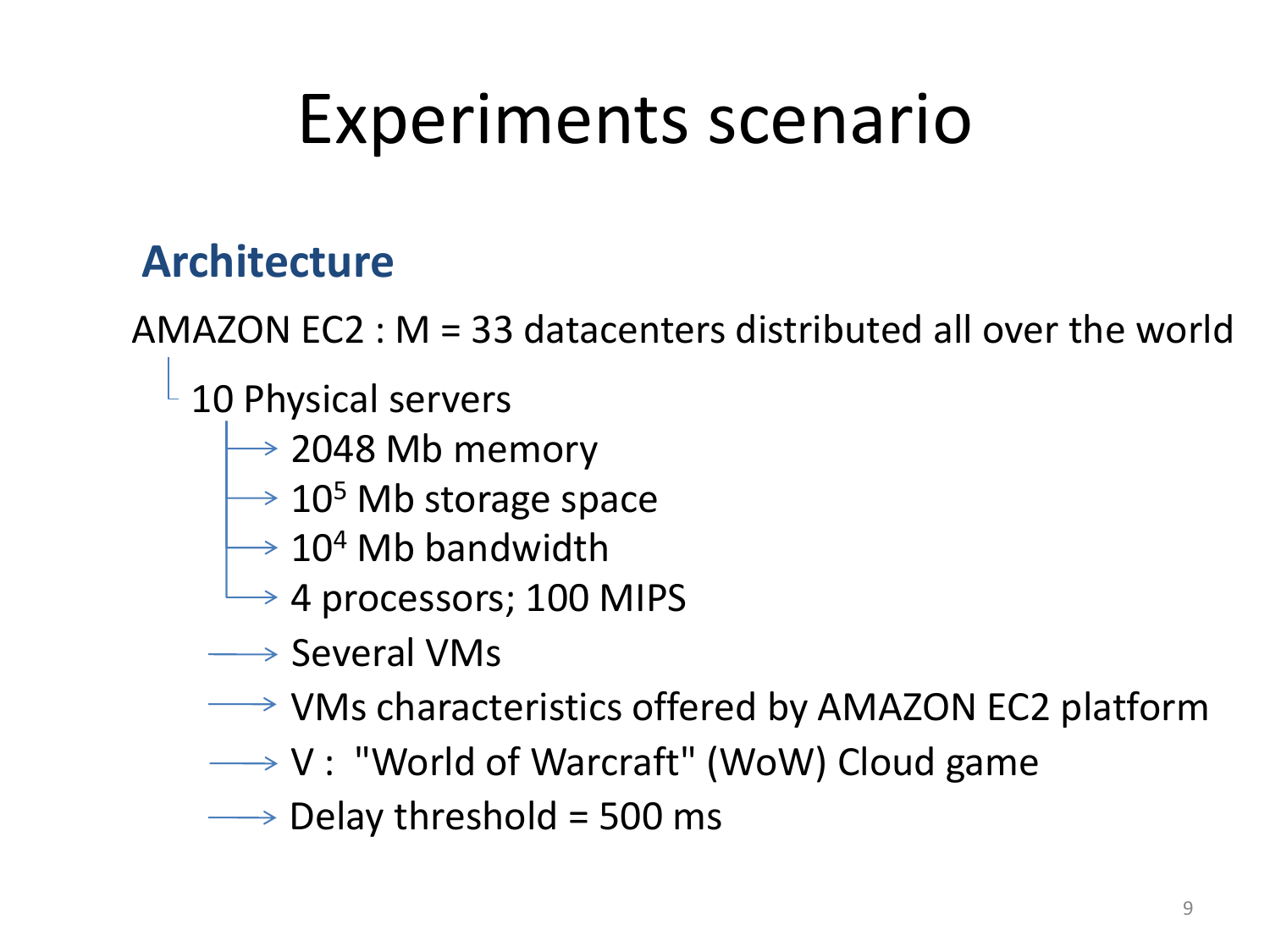### Experiments results: Cost

- $\blacksquare$  Random **arbitrary VMs placement** over data centers
- **powerfull VMs** placement in **first closest** datacenter: **No attention to cost**  $\blacksquare$  GAC
- $MAC$ **costless VMs** placement in first available datacenter: **No attention to delay**
- VMs placement **with attention to cost and delay** ■ Contribution

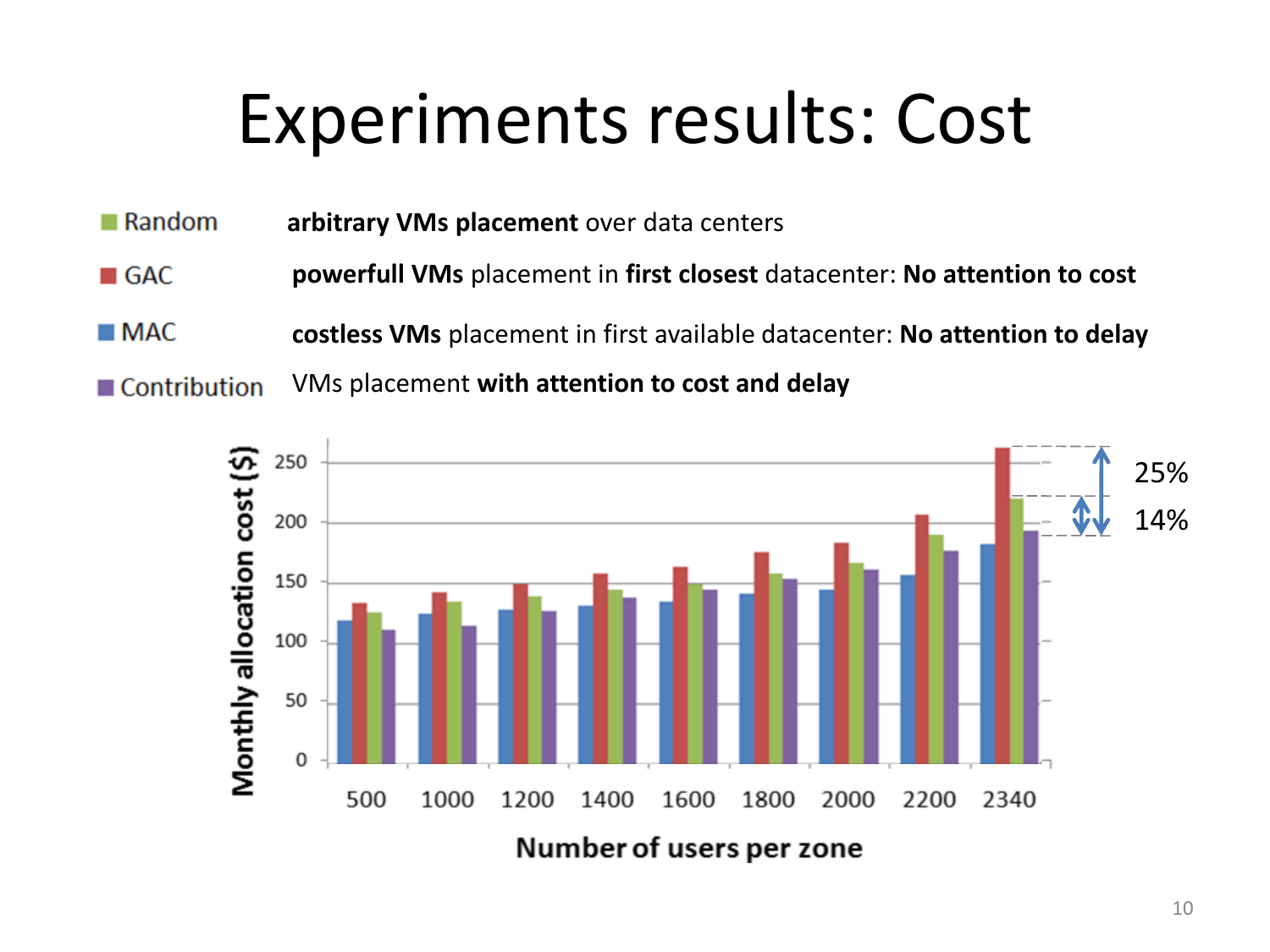### Experiments results: Delay

- $\blacksquare$  Random **arbitrary VMs placement** over data centers
- $\blacksquare$  GAC **powerfull VMs** placement in **first closest** datacenter: **No attention to cost**
- $MAC$ **costless VMs** placement in first available datacenter: **No attention to delay**
- **Contribution** VMs placement **with attention to cost and delay**

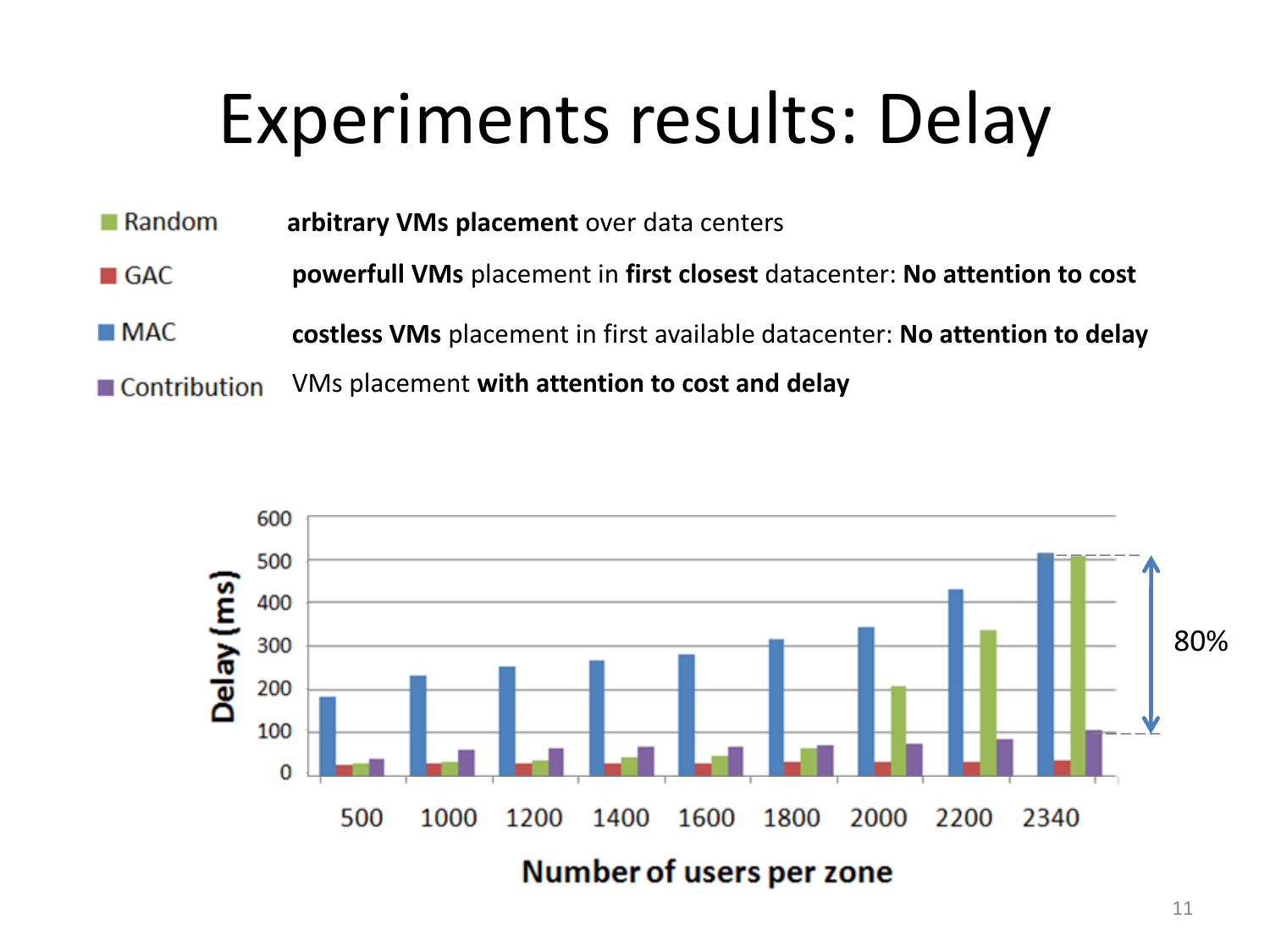### Experiments results: Comparision

|              | $\blacksquare$ GAC | Random                                 | $\blacksquare$ MAC | <b>■ Contribution</b> |
|--------------|--------------------|----------------------------------------|--------------------|-----------------------|
| Cost         | <b>Highest</b>     | High                                   | Cheapest           | Cheap                 |
| <b>Delay</b> | Shortest           | Long with high<br>number of<br>players | Longest            | Short                 |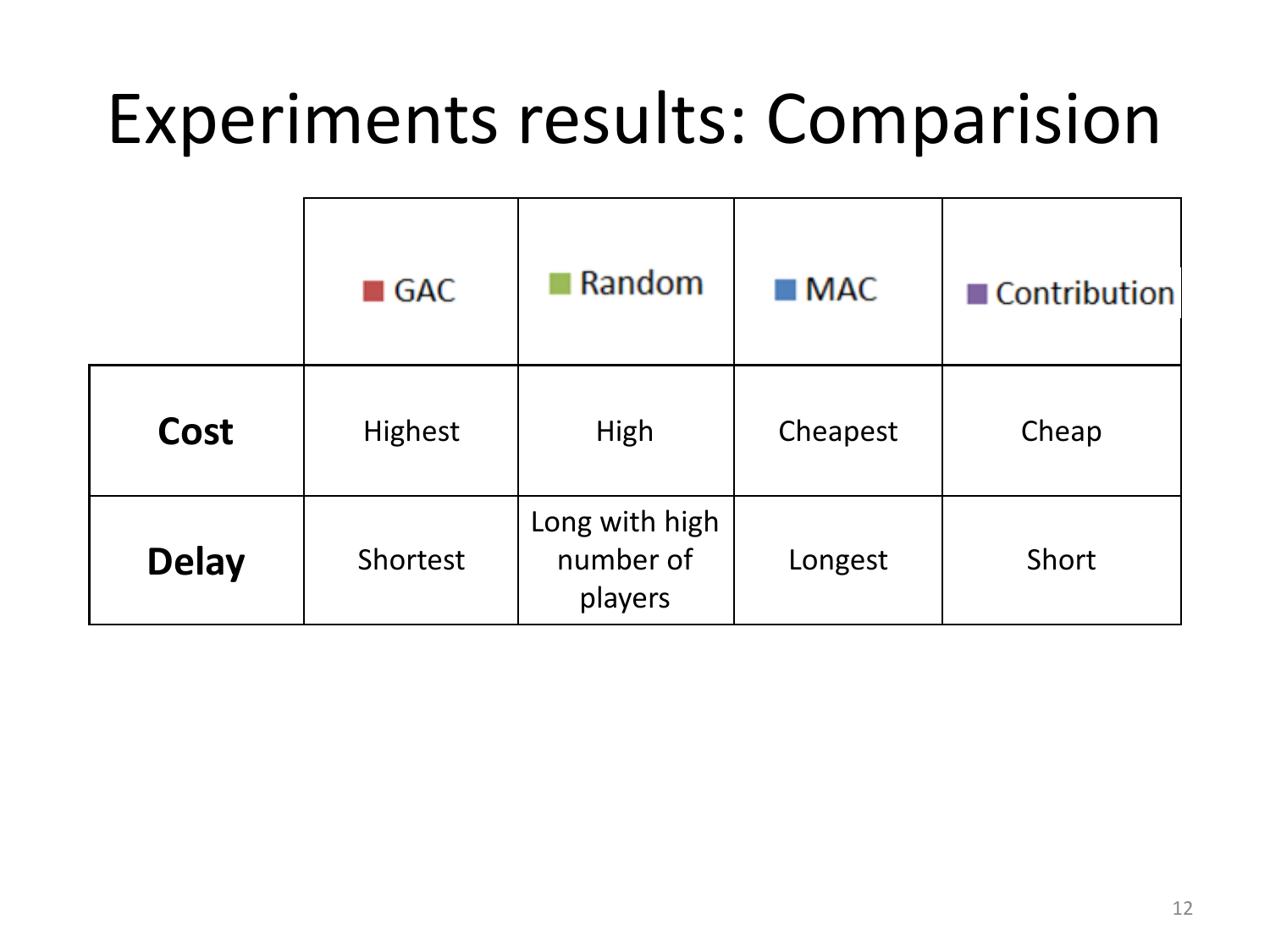# Conclusion & perspectives

- **Contribution:**
	- **Improvement of resources management** for a Cloud gaming service.
	- Optimizing the overall resources allocation cost and placement under delay constraint.
	- **Results:**
		- successfully the balance between allocation cost, resources placement and delays.
	- **Perspectives:**
		- Impact of VMs placement problem on the Quality of Experience (QoE) of Cloud gaming users.
		- Dynamic VMs placement problem for MMOG over time